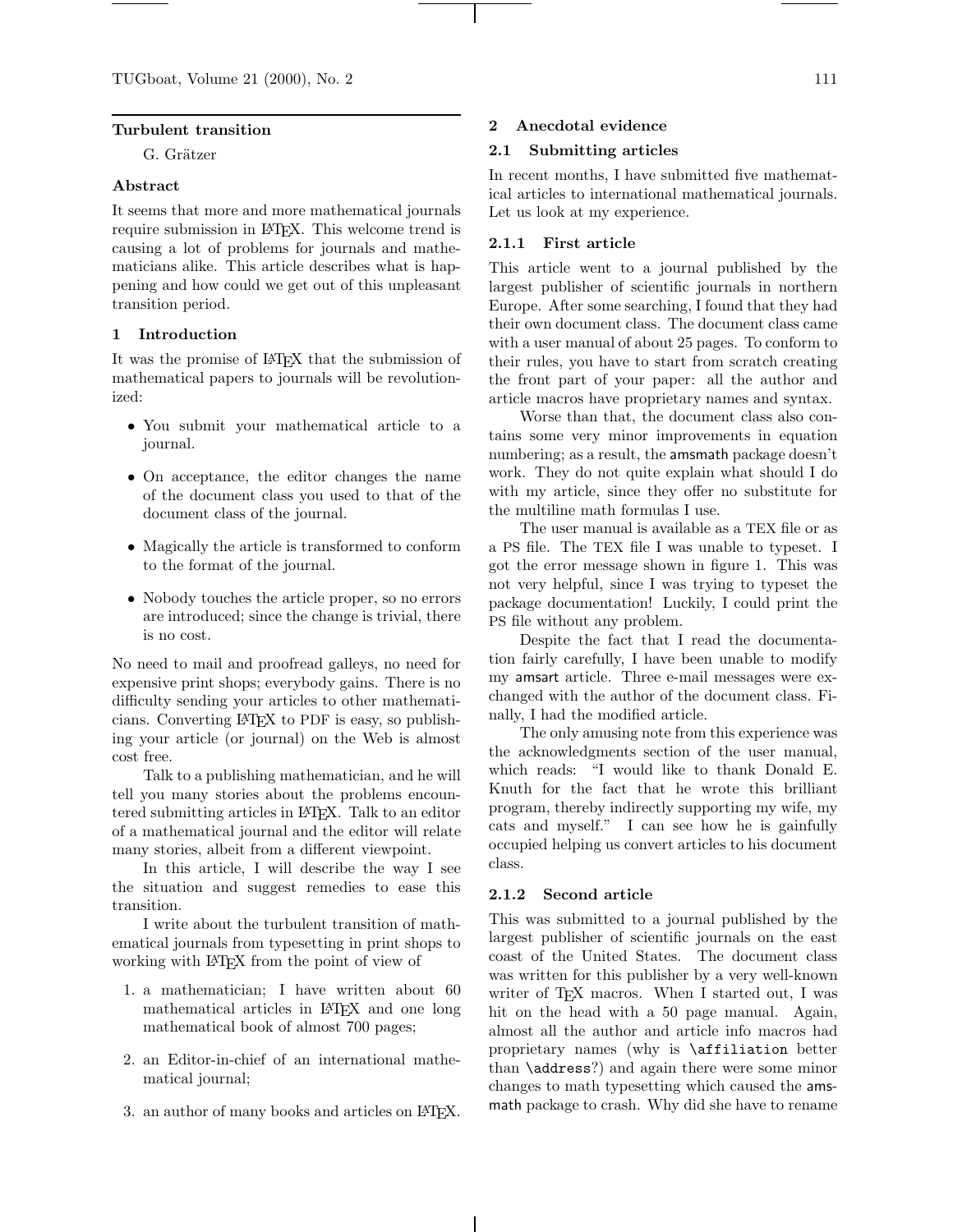! Package Error: No encoding for T1 PostScript fonts found.

See the package documentation for explanation. Type H <return> for immediate help.

### **Figure 1**

the \address macro? Why did she have to enhance the math, thereby breaking amsmath?

## **2.1.3 Third and fourth articles**

These submissions went to two different journals on two different continents, but ended up being published by the largest publisher of scientific journals on the west coast of the U.S. This publisher does not work with a document class but assigns each article to a technical editor, who makes the format conform to the style of the journal.

I was lucky with the third article; the editor introduced only about a dozen errors, easily caught in the proofs. But with the fourth article I was really unlucky; the editor introduced so many errors that I had to write a letter pointing out that I do not know how to carry out all the changes necessary in the typeset version. They decided to scrap the printed version and the typeset the article from my source file again.

## **2.1.4 Fifth article**

This I submitted to a North American mathematics journal. They have their own document class with a twist. They require that your theorems, lemmas, definitions be defined with thm, lem, and def in the \newtheorem commands, and the document class redefines these, specifying how they be numbered. I think this is really legitimate.

My adventures with article five continued after acceptance and the change in the document class. About a dozen e-mails were exchanged since the publishing office had difficulties with the included graphics files.

## **2.2 Accepting articles**

I have attempted to convince my publisher to switch to LATEX for the last six years. Last year they finally consented.

When I announced the new submission guidelines to the research community, there was quite a bit of concern. Although we emphasized: "We would strongly encourage electronic submissions of articles. If for some reason you cannot do that, then . . . ", a number of people were of the opinion that we penalize mathematicians who do not have access to LATEX and the Internet. These concerns proved to be unfounded. Only about 1% of our new submission are not in the required format.

My own journal did not do much better with the printing of the LATEX papers than the publishers I mention above. I published one paper under this new system with only minor problems, but I received a few weeks ago a letter of a page and a half from two authors of an article. They described in great detail the wholesale butchery of their article. The LATEX typesetter decided to number by hand all the lemmas and theorems. Unfortunately, the cross references have not been edited. This was just one type of the many mistakes made, resulting in an article that was completely unusable. The last two issues again contain embarrassing mistakes.

### **2.3 Dispensing advice**

As the author of some LAT<sub>F</sub>X books, I receive voluminous e-mail asking my advice on how to publish articles in LATEX. To most of the questions I respond: I do not know.

It turns out that most of the questions are platform and application specific. "I use such and such application; how do I include the diagram it creates into a LATEX article?"

Unfortunately, I am not familiar with the application and the platform; I know, however, that most applications are notorious for producing not very good PS and EPS files. My best advice is to try to switch to a reliable product— if possible.

#### **3 What is a document class?**

Many of the problems listed in Section 2.1 seem to come from document classes.

What is a legitimate document class for mathematical articles? It is not easy to axiomatize what should or should not be in a document class. The document class has the right to decide whether equation numbers should be on the left or on the right, but should not try to enhance the way equations are numbered (such tasks should be left to packages). Obviously the document class should format the front matter, should decide on the fonts used in the article and in the running heads, the shape of sections, theorems, and the like. What the document class should not do is interfere with things that we do with standard packages. It should not conflict with amsmath just as it should not conflict with the standard packages used to typeset large tables, and so on.